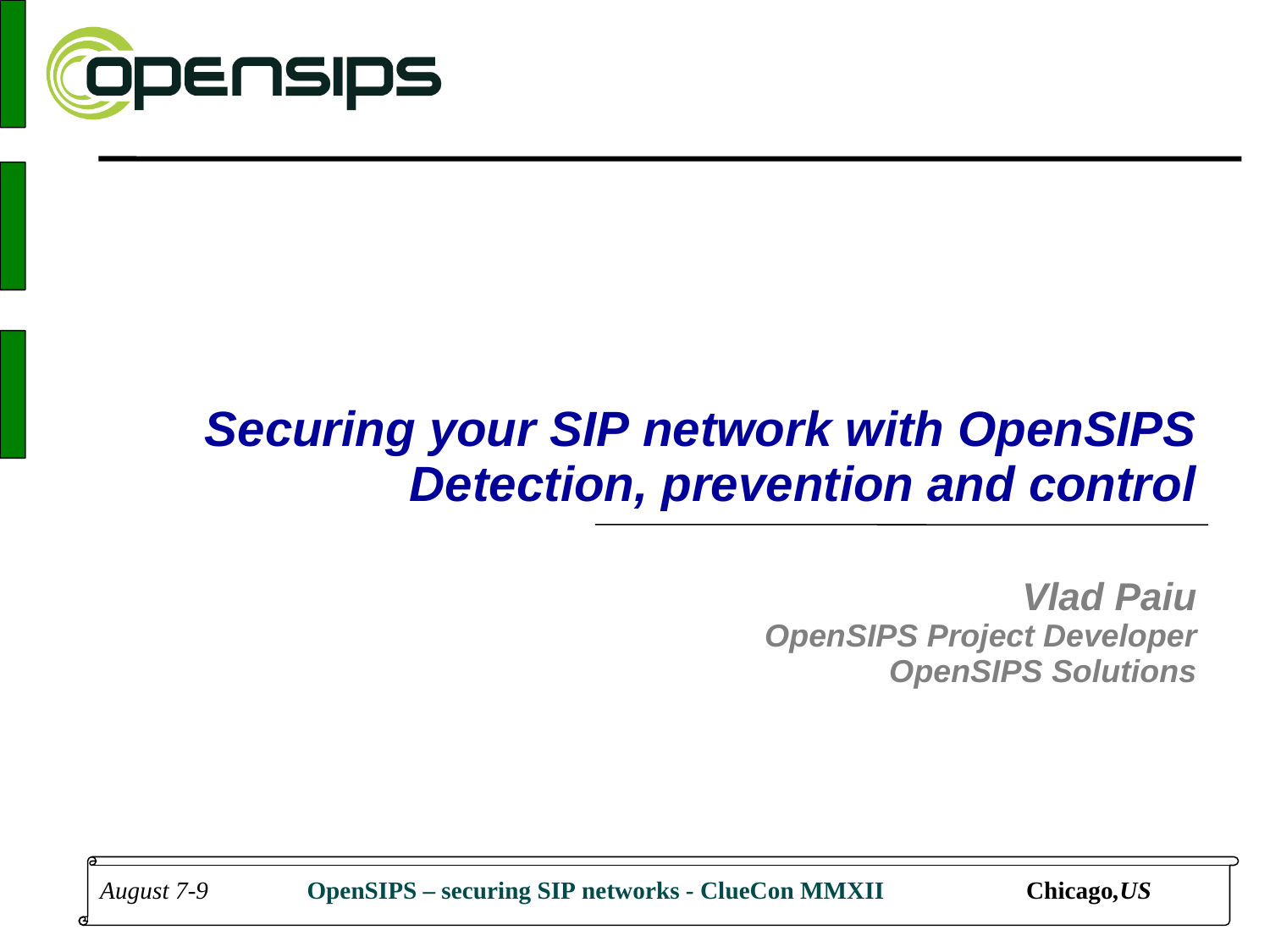

### **Open**

- GPL, Open Source project
- tens of contributers, community of thousands
- used from SMB to enterprises and grade-carriers

#### **SIP**

- SIP RFC 3261 + tens of SIP extensions
- SBC, trunking, billing, ITSP, router, call center
- **S**
- Server (registrar, proxy, LB, B2BUA, SIMPLE, NAT, apps)
- 12000 cps, 5K parallel calls, 1M subscribers
- Programmable and flexible (scripting with  $> 100$  modules)

## **OpenSIPS builds and glues SIP infrastructures.**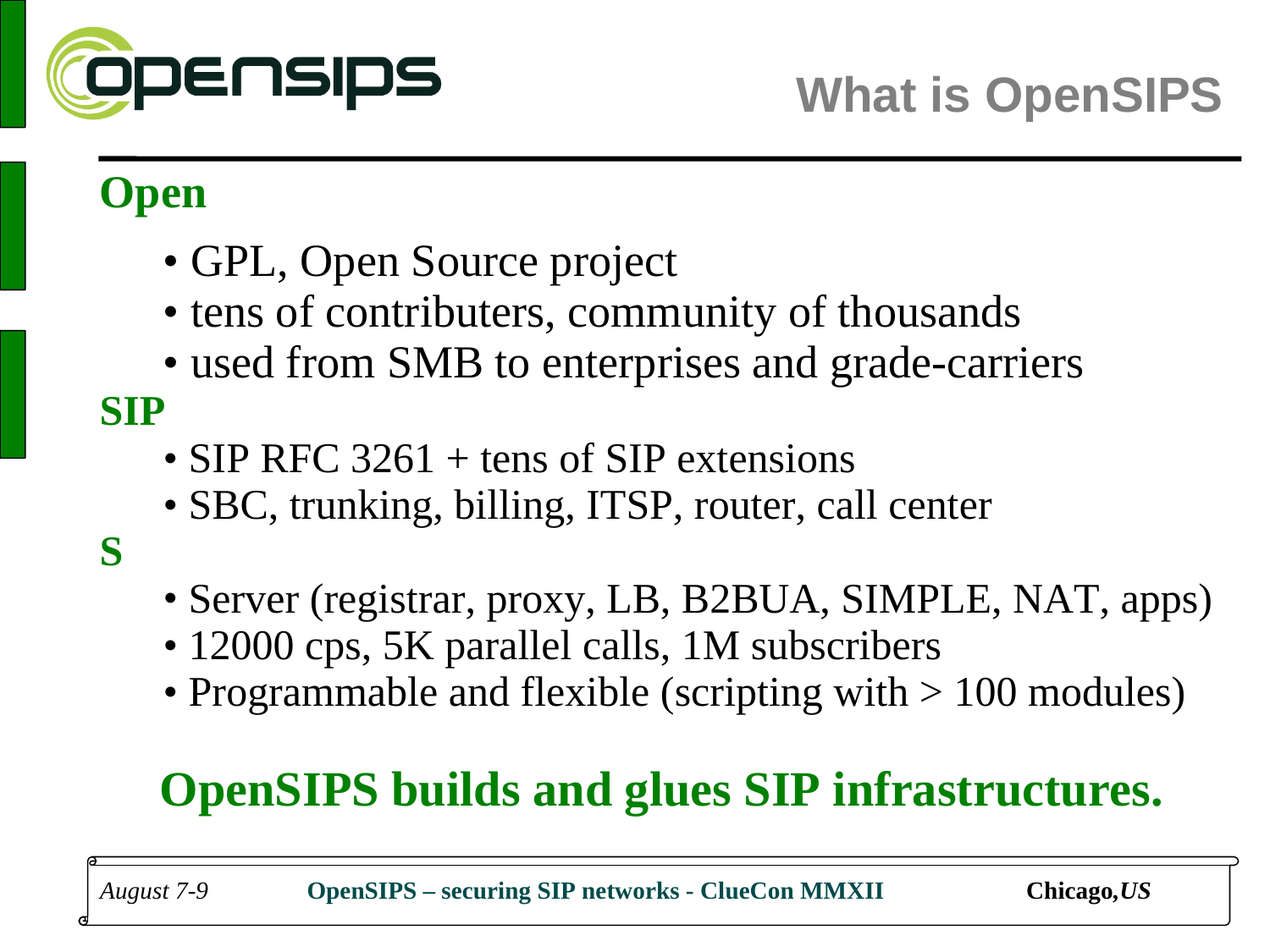

#### • **Passive attacks**

- **Make use of information from the SIP System**
- **Addressed by transport encryption ( signaling and media )**

#### • **Active attacks**

- **Affect SIP systems operation**
- **Alter system resources**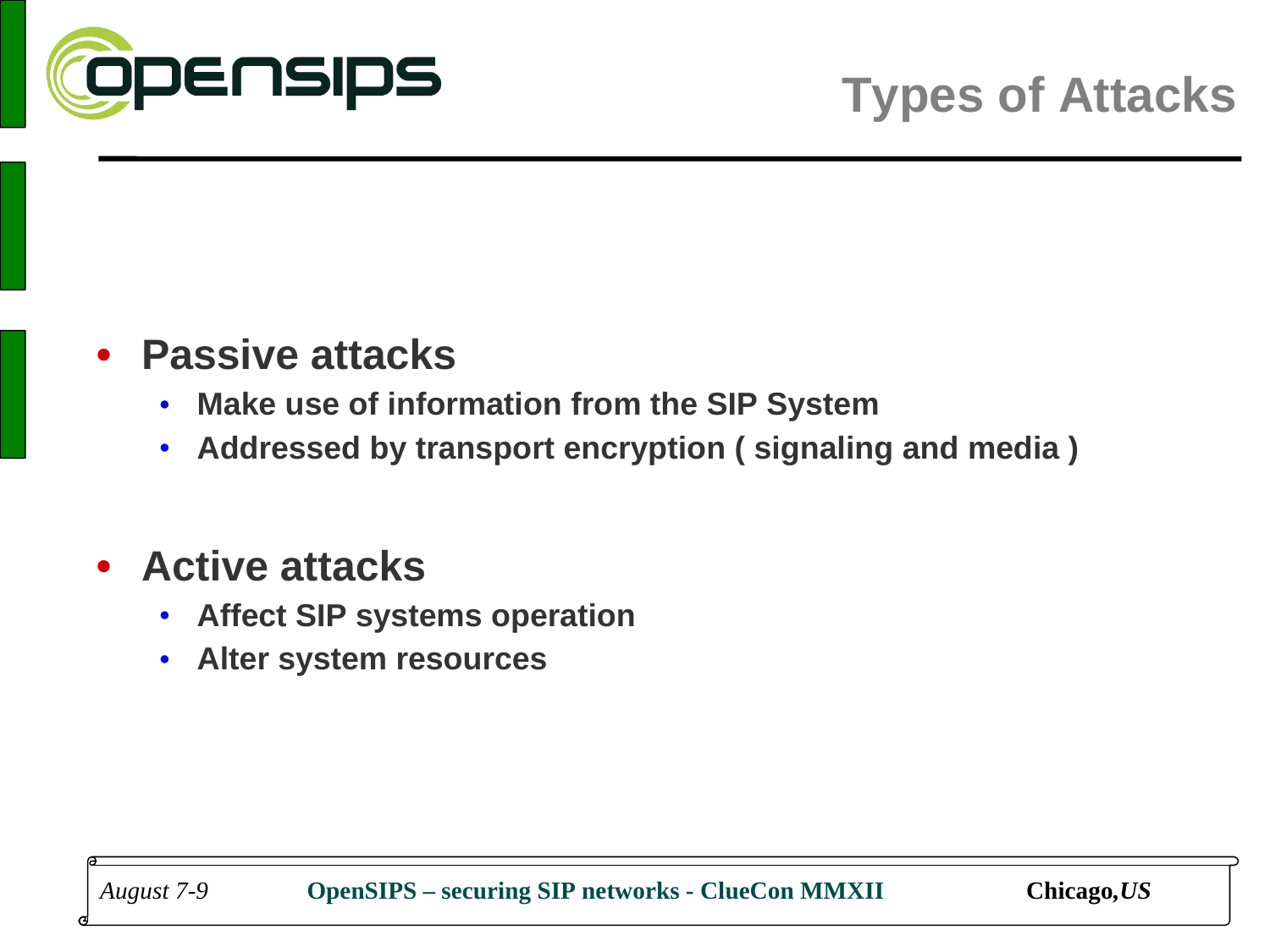

#### • **Outside attacks**

• **Originated by non-local SIP entities**

#### • **Inside attacks**

- **Originated via local account on purpose or not**
- **Actual user or identity theft victim**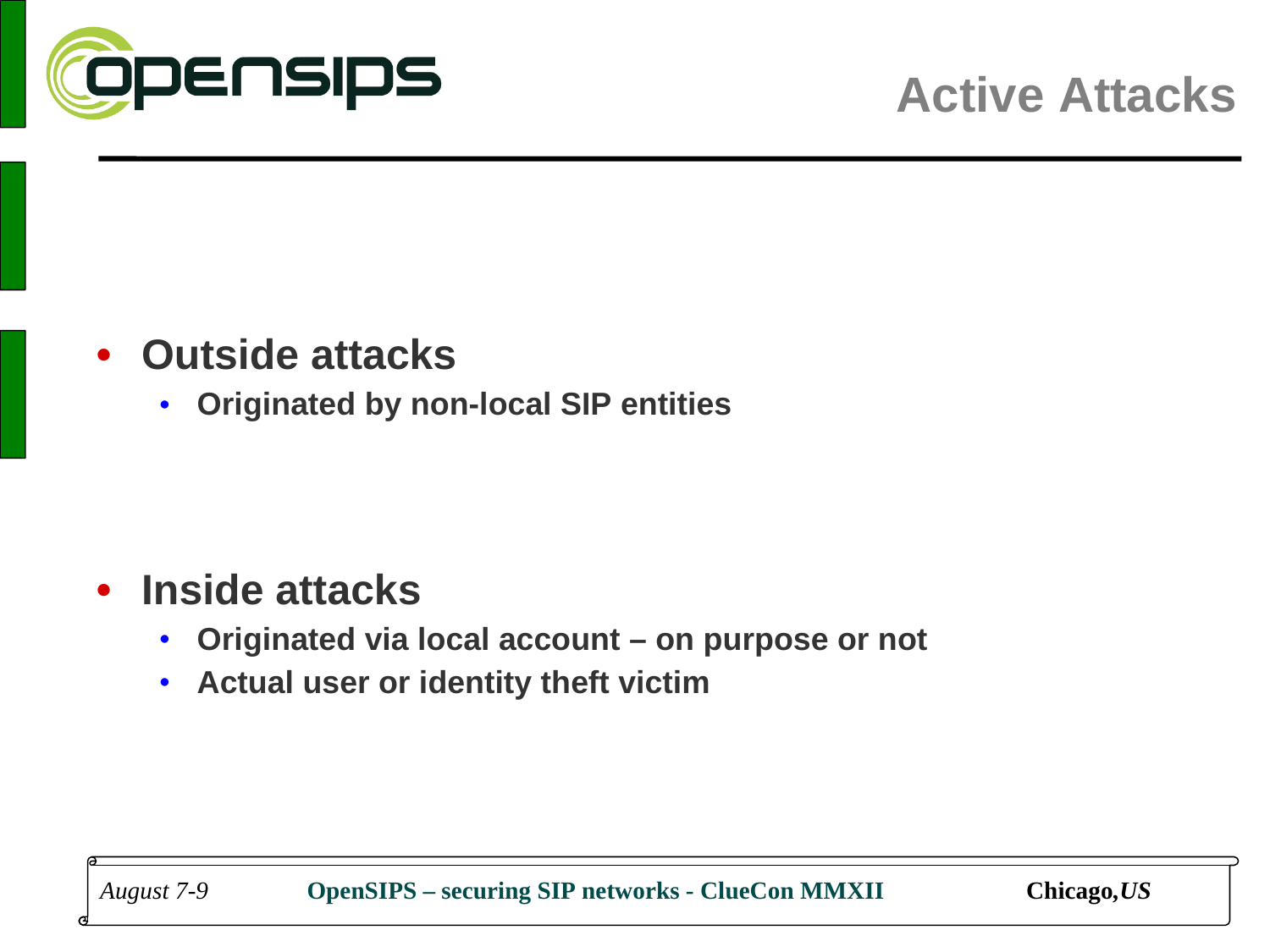

# **Outside Attacks**

*August 7-9* **OpenSIPS – securing SIP networks - ClueCon MMXII Chicago***,US*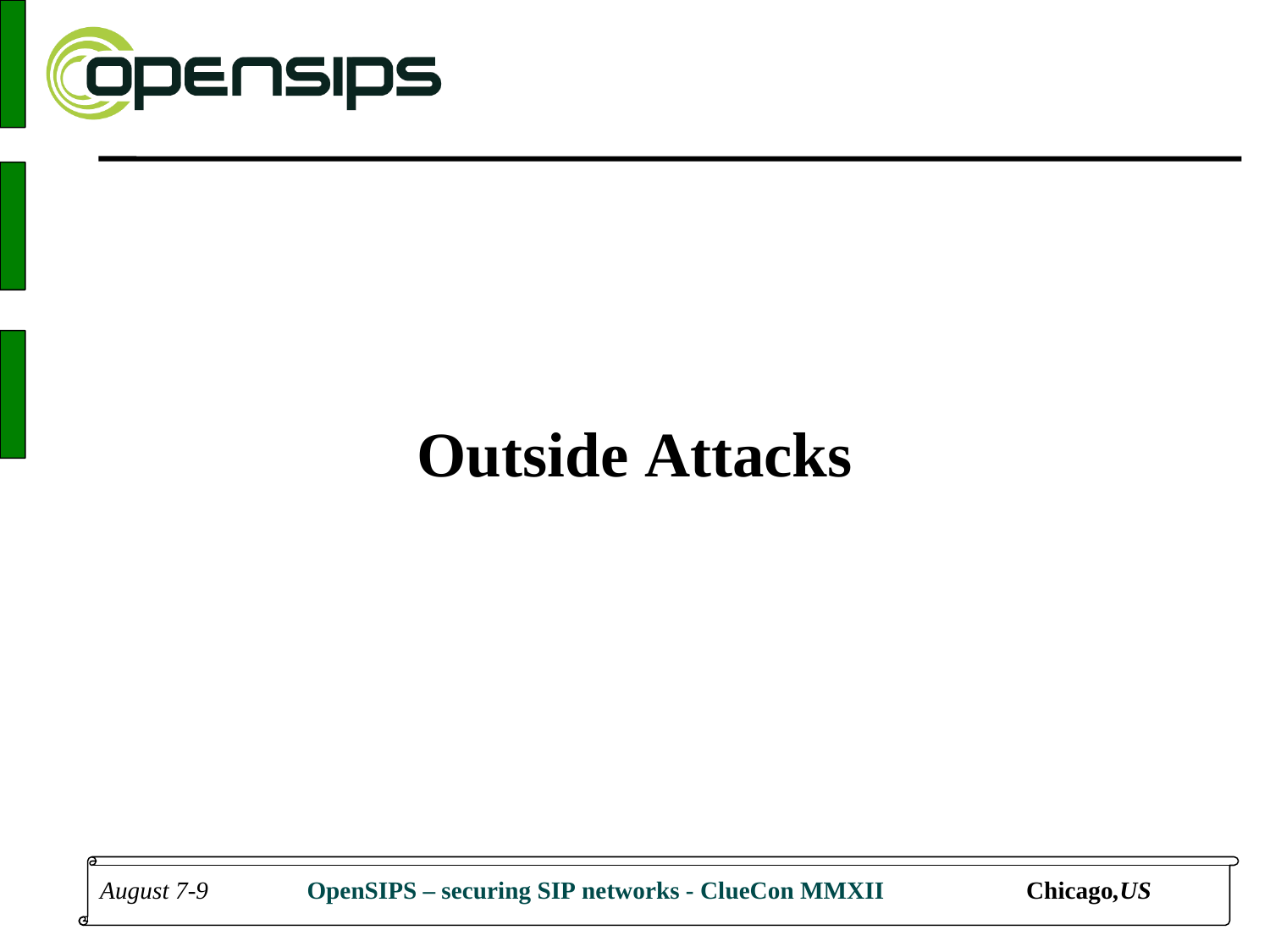

#### • **Signature Detection**

• **Friendly scanner, etc**

#### • **Floods**

- **Pike module**
- **Check all UDP/TCP messages received**
- **Event interface automagically triggered**

#### • **Rate limit**

- **Ratelimit module**
- **Dynamic pipes**
- **Distributed**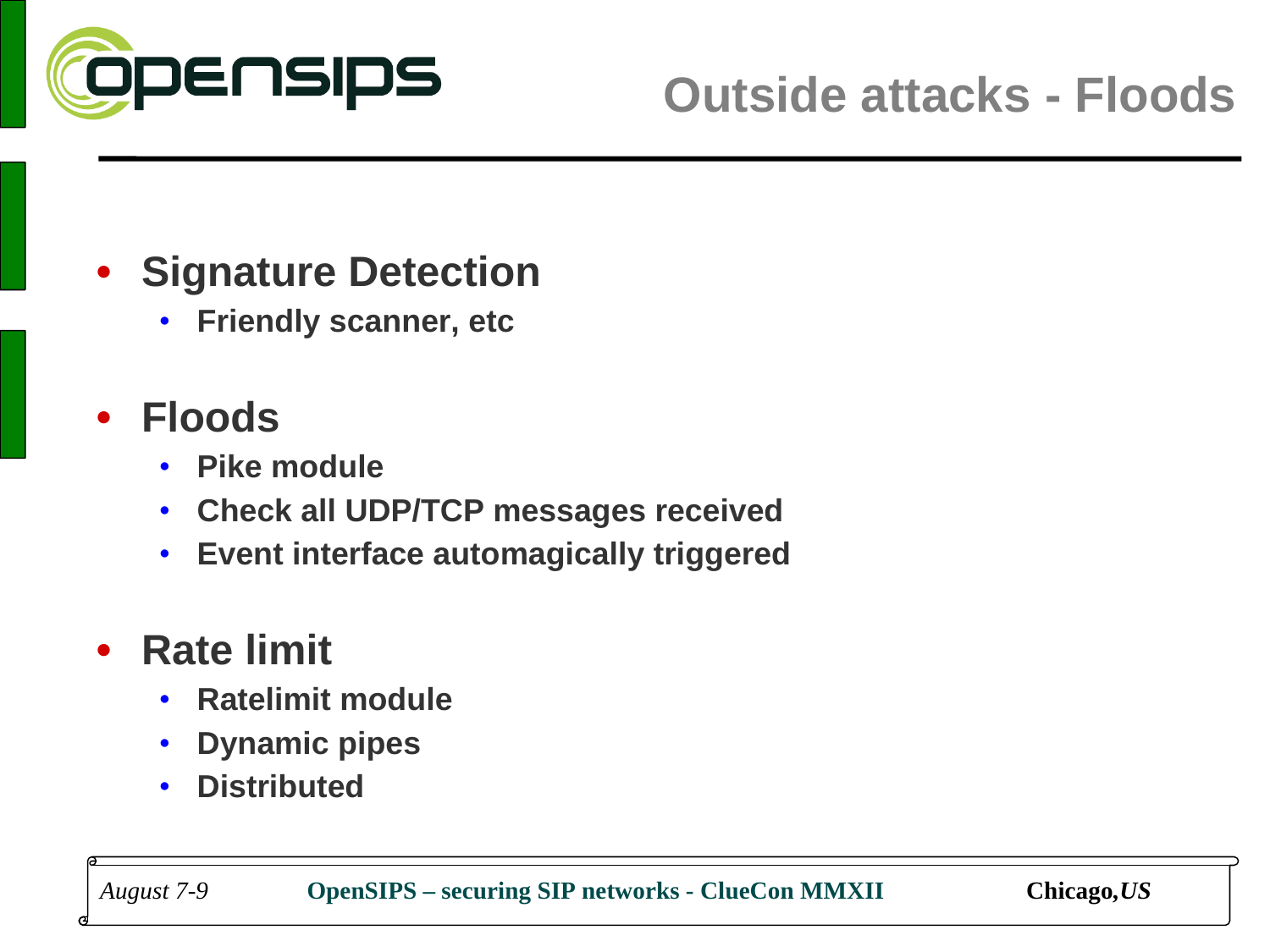

### **Outside Attacks - Dictionary**

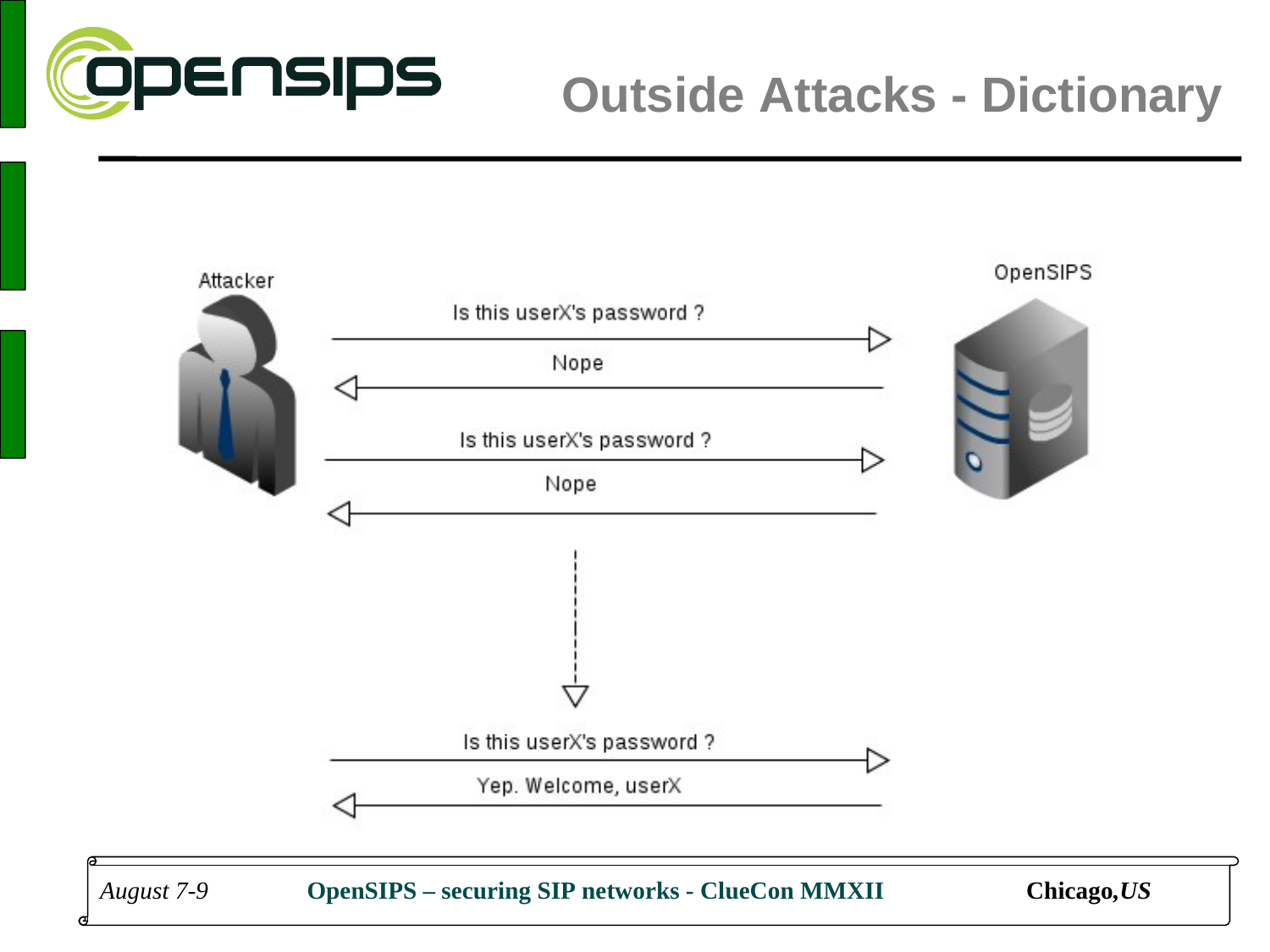

### **Outside Attacks - Dictionary**



#### o<br>O • **Fail2ban is a sub-optimal solution !**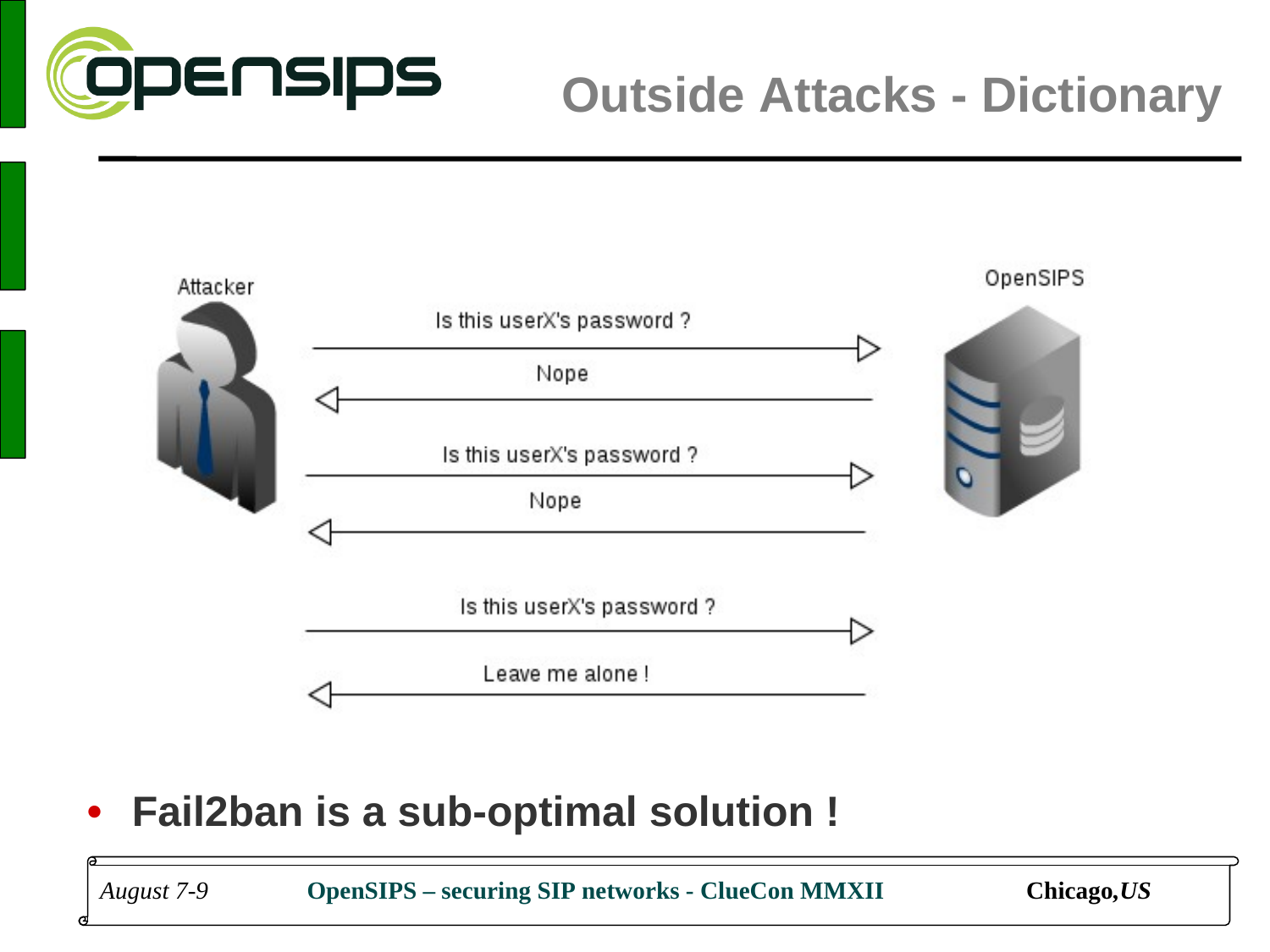

### **Outside Attacks - Dictionary**

```
 www_authorize("","subscriber");
          switch ($retcode) {;
              case -3: # stale nonce
              case -2: # invalid passwd
              case -1: # no such user
                   xlog("Failed Auth\n");
                   if ( cache_fetch("local","authF_$si",$avp(failed_no)) ) {
                       if ( $(avp(failed_no){s.int}) >= 20 ) {
                            xlog("SCRIPT: SECURITY ALERT: 20 failed auth from $si\n");
                           send_reply("403","Forbidden");
                           exit;
 }
                      cache_add("local","authF_$si",1,60);
                   } else {
                       cache_store("local","authF_$si","1",60);
 }
               default:
                    xlog("Challenging\n");
                    www_challenge("", "0");
                    exit;
                    break;
         };
```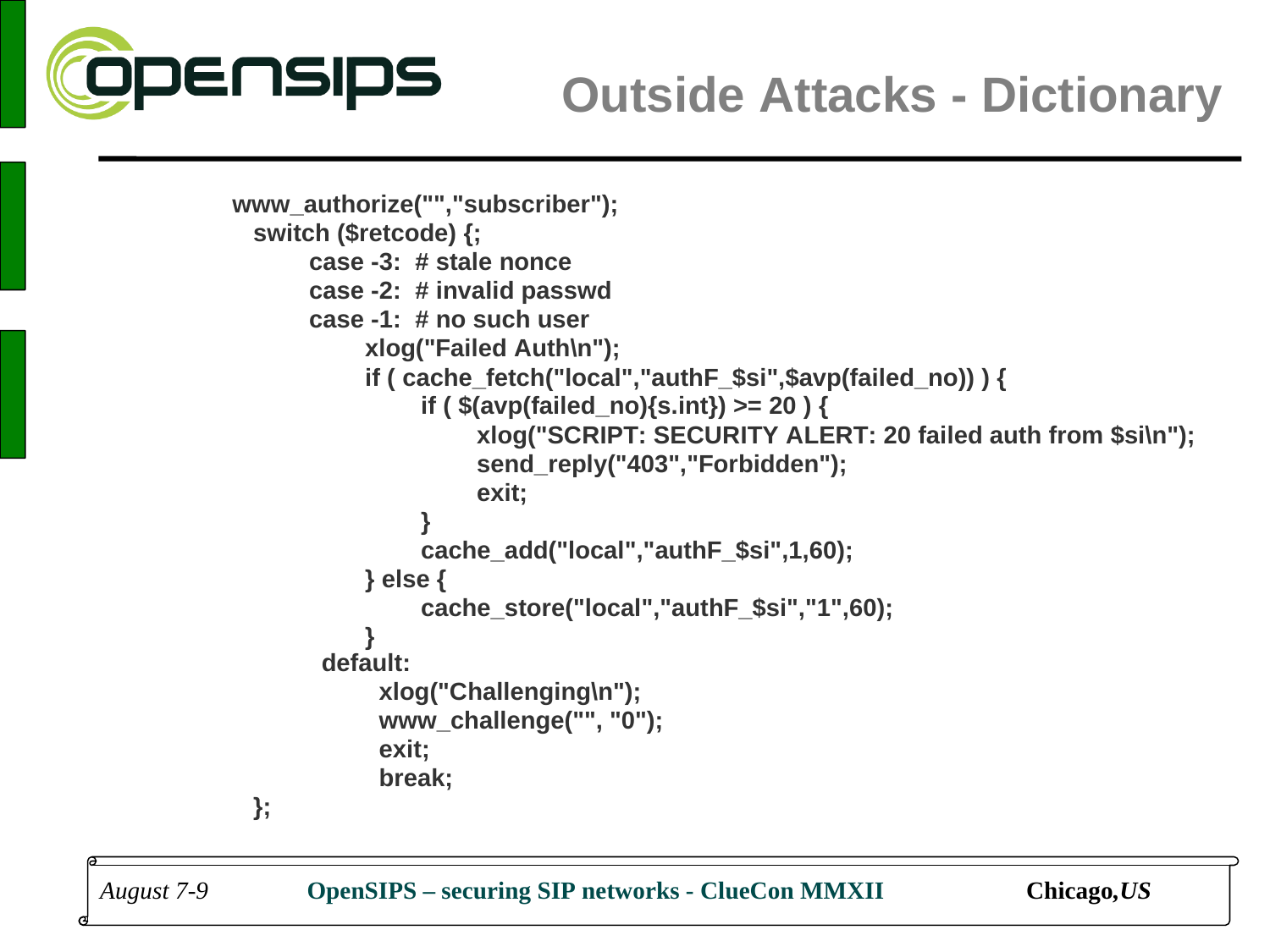

• **Malformed SIP packets**

- **sipmsg\_validate() in sipmsgops module**
	- **Check mandatory headers are present**
	- **Check all header bodies**
	- **Check SDP body**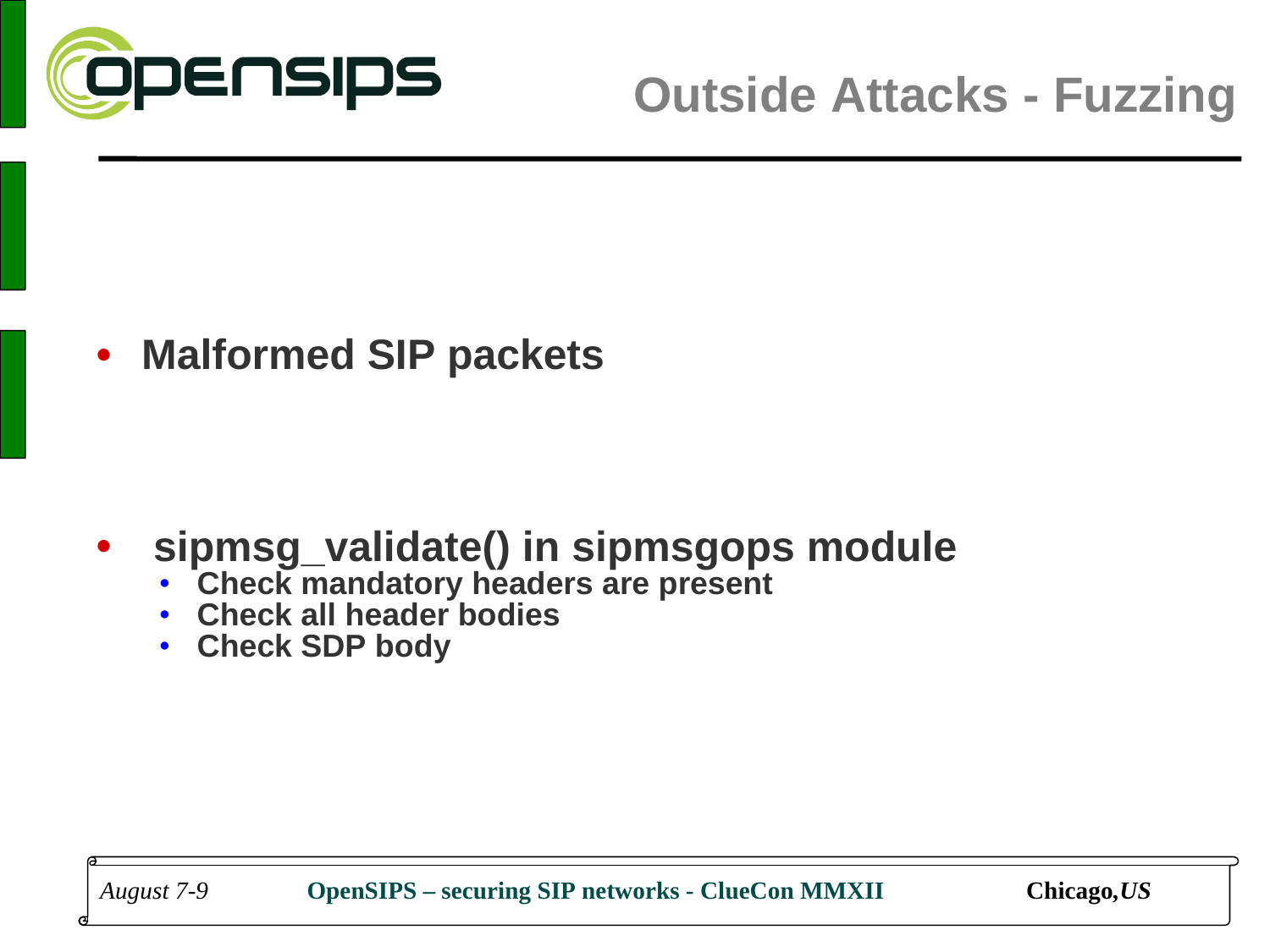

# **Inside Attacks**

*August 7-9* **OpenSIPS – securing SIP networks - ClueCon MMXII Chicago***,US*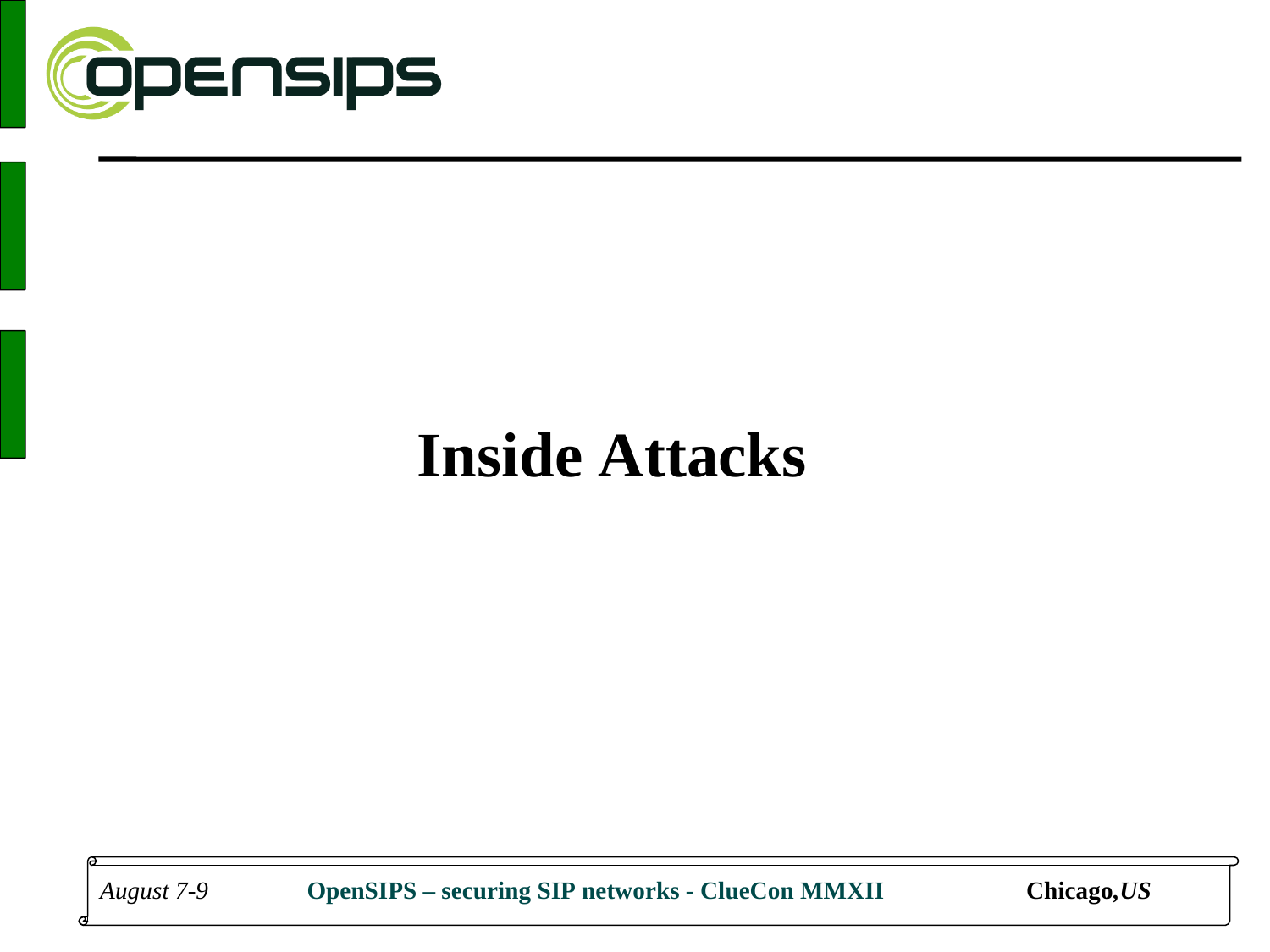

### **Inside attacks – SIP Injection**

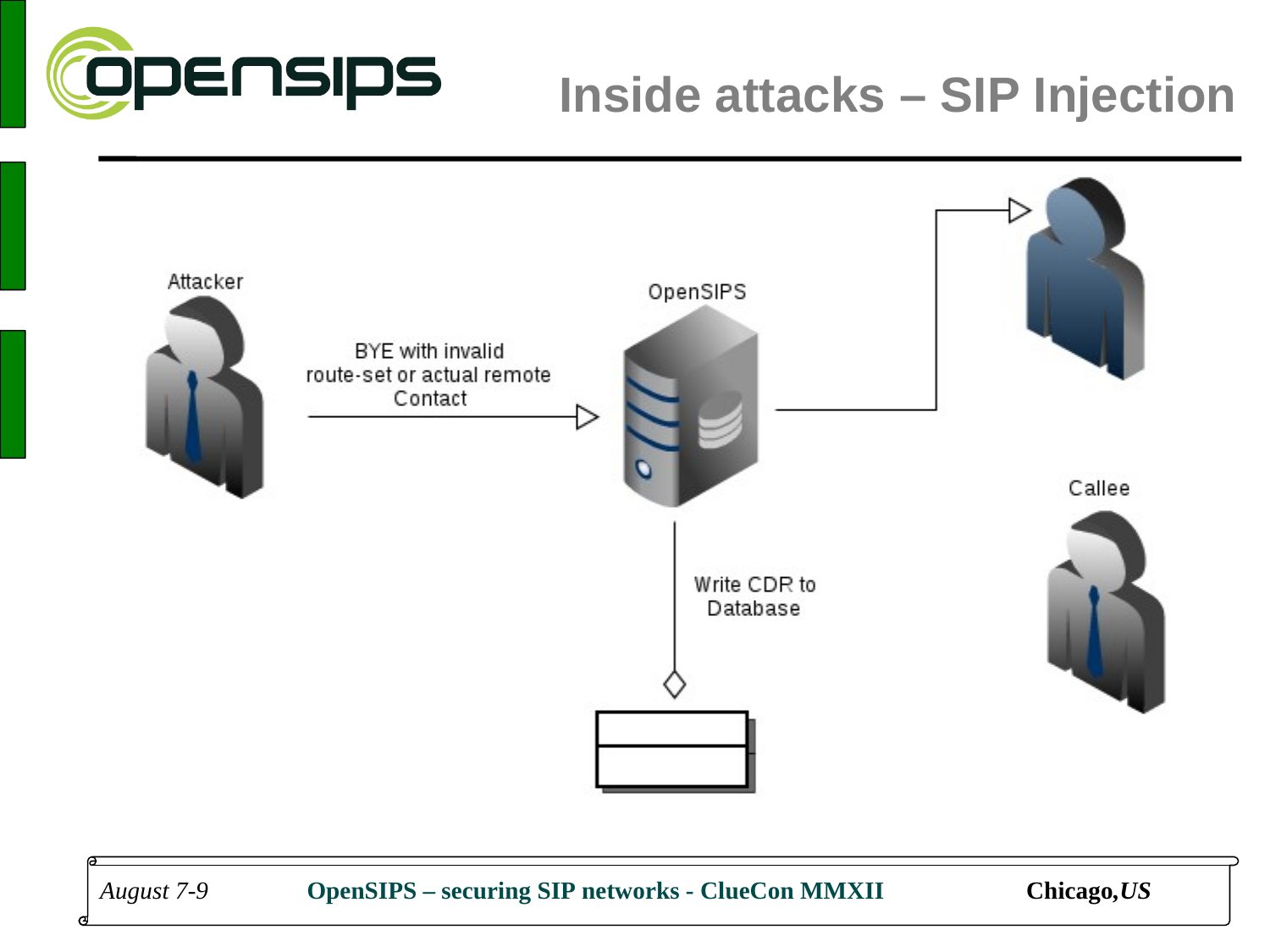

```
if (loose_route()) {
               if ($DLG_status==NULL && !match_dialog()) {
                   xlog("Unknown dialog. Might as well reject\n");
                   exit;
 }
               if (!validate_dialog()) {
                   xlog("Invalid in-dialog request\n");
                  fix_route_dialog();
               }
   }
```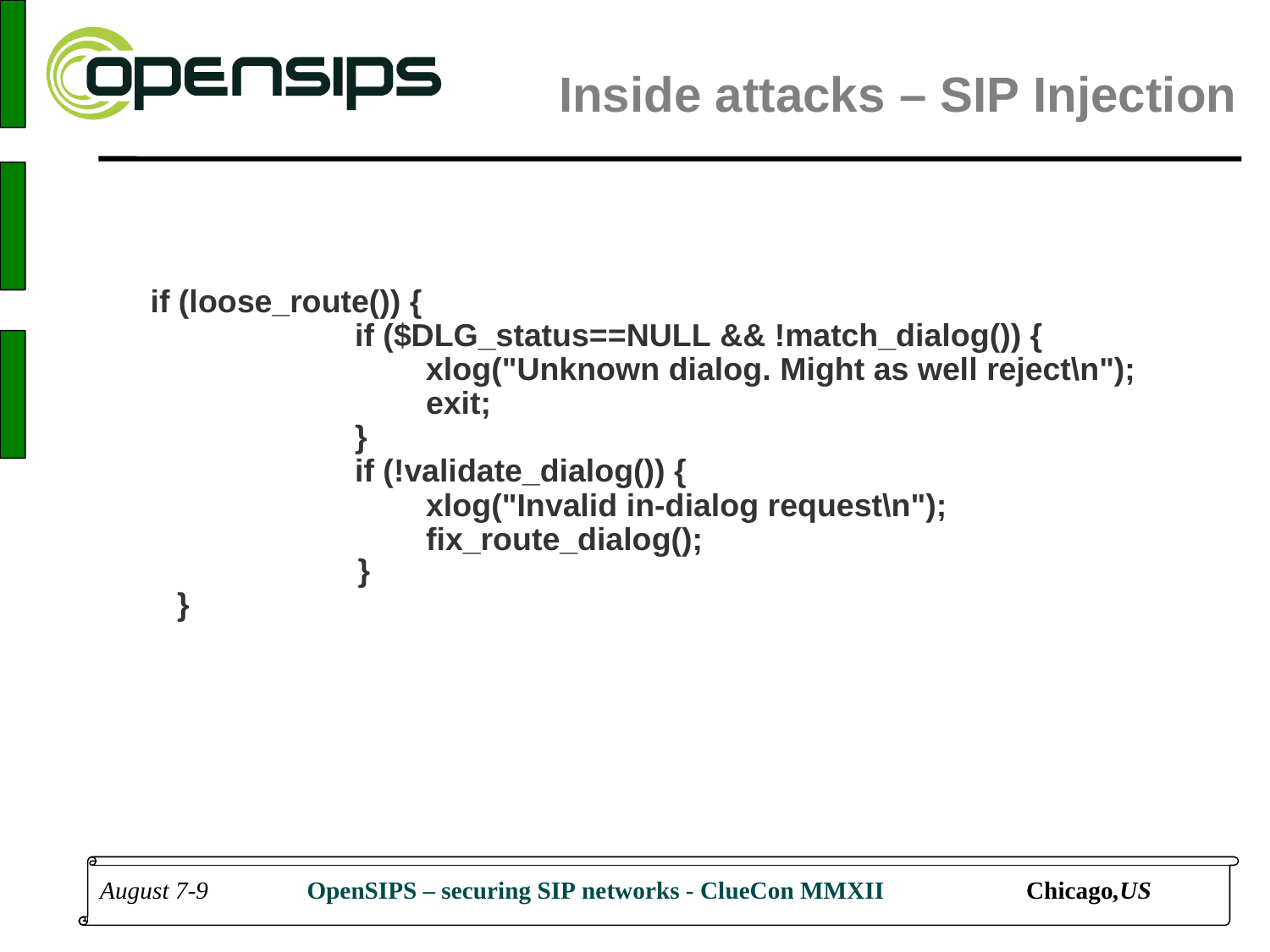



*August 7-9* **OpenSIPS – securing SIP networks - ClueCon MMXII Chicago***,US*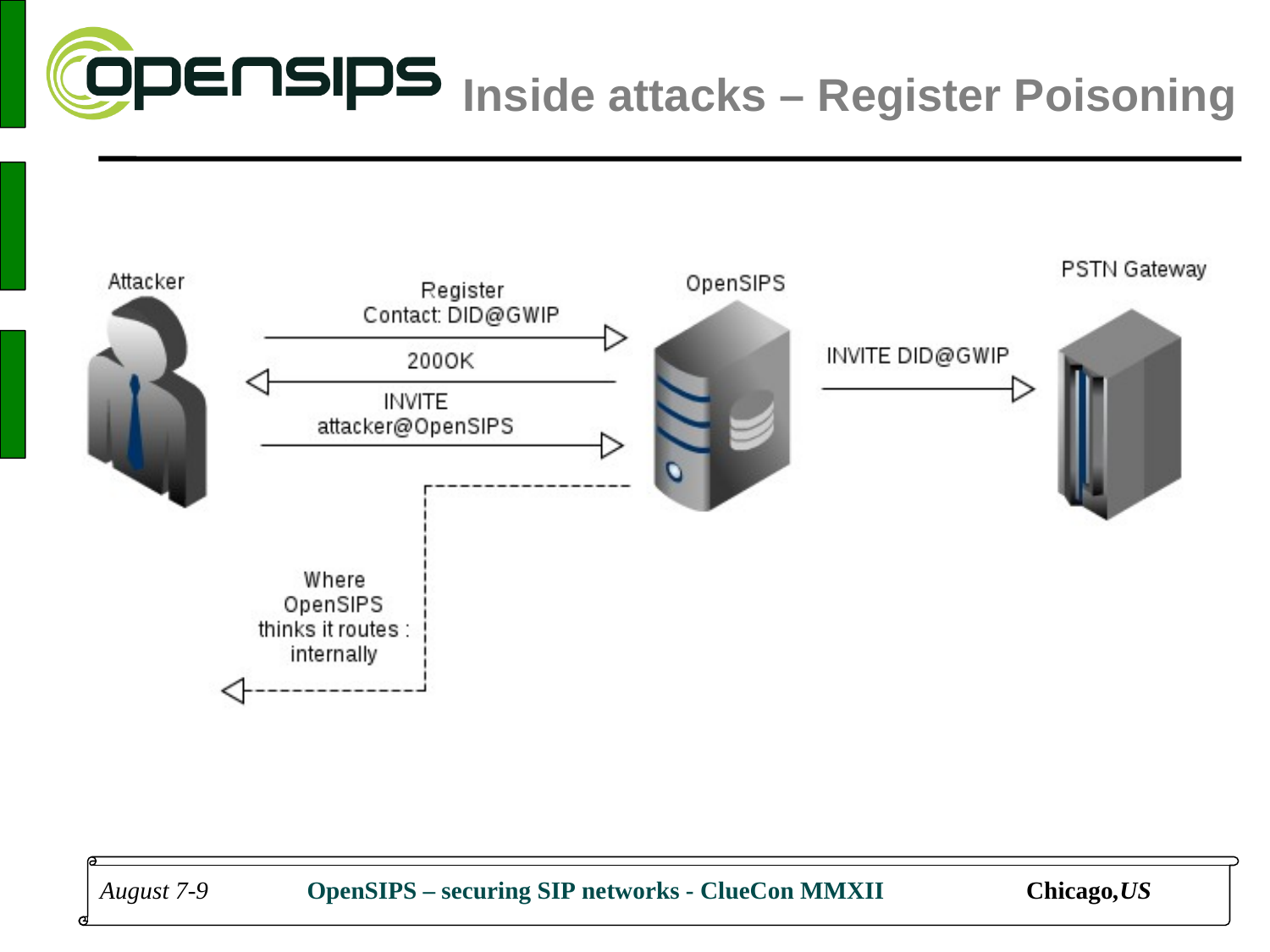

```
 $var(i) = 0;
   while( $(ct[$var(i)])!=NULL ) {
         $var(host) = $(ct[$varv(i)]{nameaddr.uri}{uri.host});
         if ($var(host) == "GWIP" ) {
             xlog("SECURITY ALERT: $si registering $var(host)\n");
             send_reply("476", "Contact Unacceptable );
             exit;
 }
         $var(i) = $var(i) + 1;
    }
```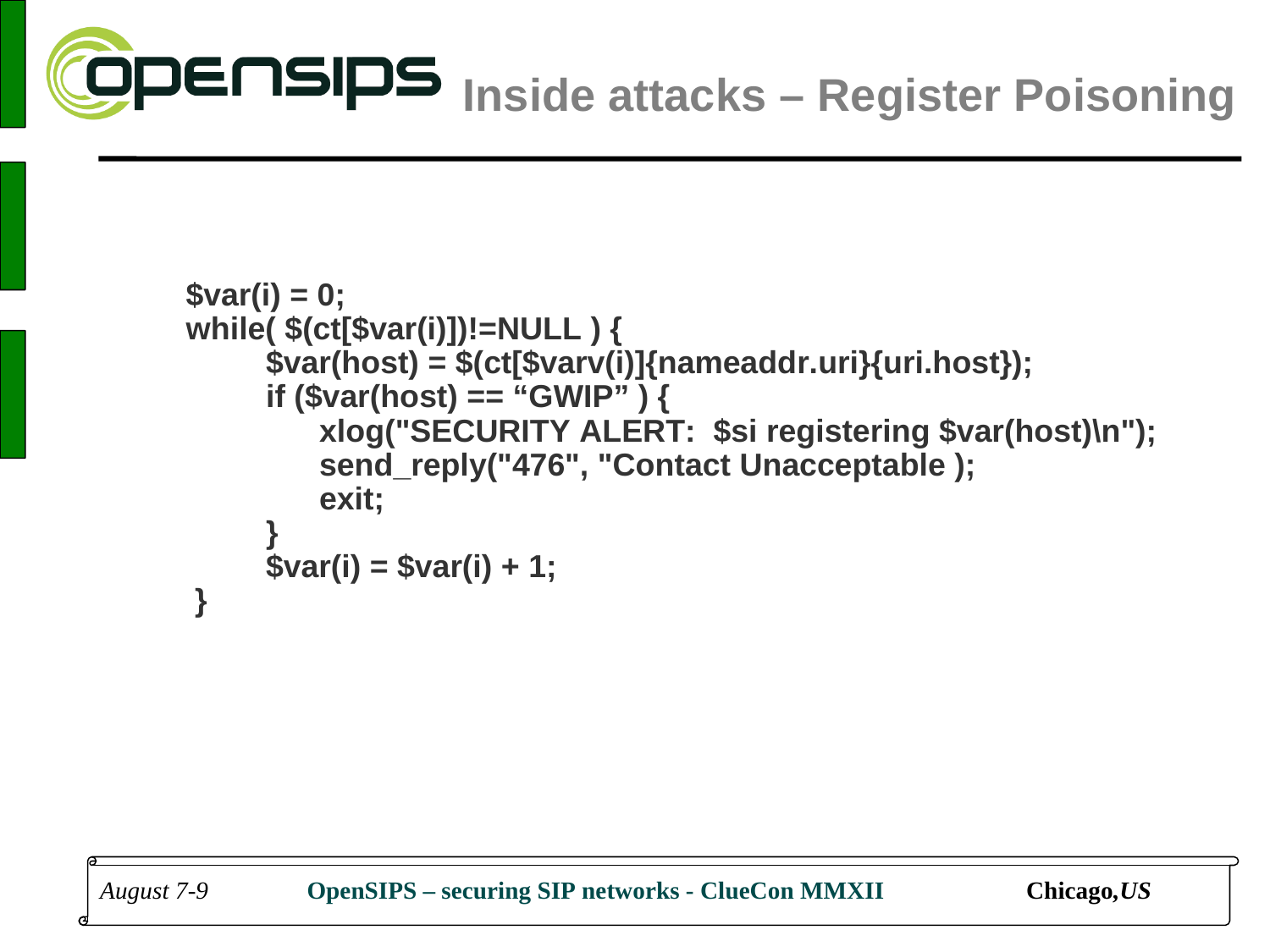

#### • **User buys foobar.com and points DNS to GWIP**

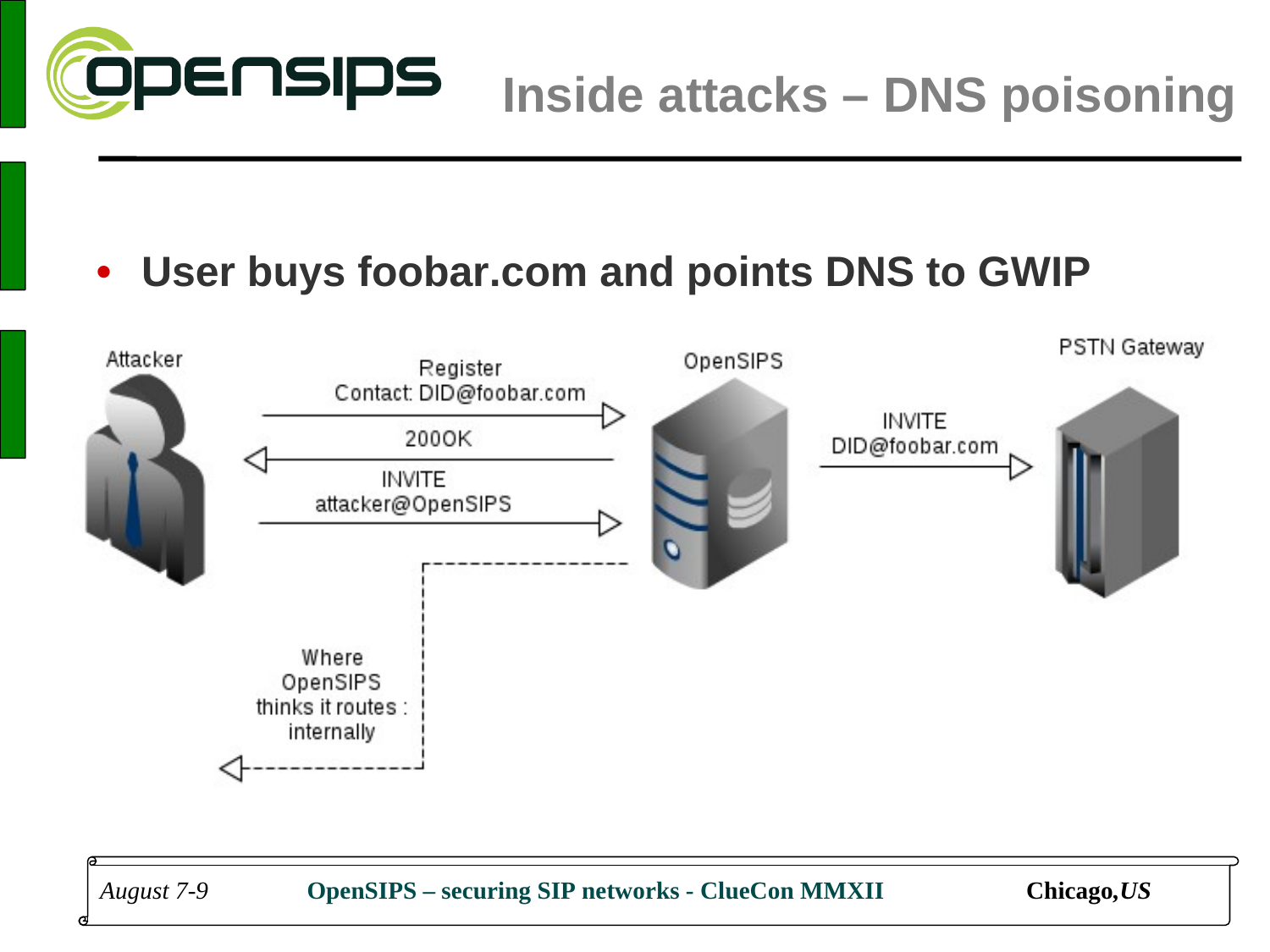

```
modparam("drouting", "define_blacklist", 'gws= 0')
dst_blacklist = media:{( udp , 192.168.2.100 , 5060 , "" )
.
.
```

```
.
if (!lookup("location","m")) {
   t_reply("404", "Not Found");
   exit;
}
```
**# make sure we do not route to gateways or media servers use\_blacklist("gws"); use\_blacklist("media");**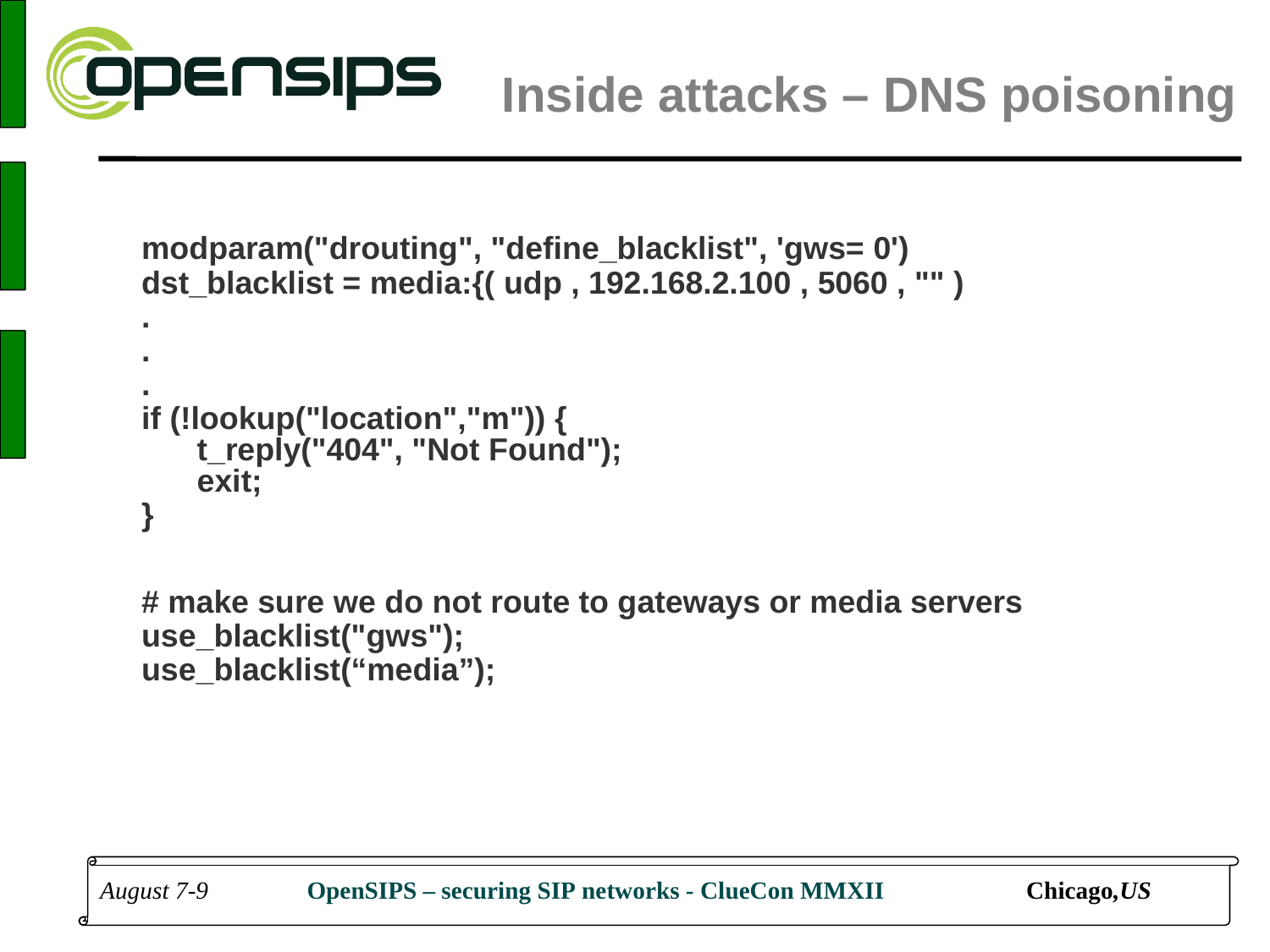

- **Actual stolen accounts** 
	- **Weak passwords**
- **Badly configured phones**
	- **Unchanged default passwords**
- **Exploits in the phone software**

• **Traffic is valid, does not look like an attack until the user starts complaining about the bill**

o<br>O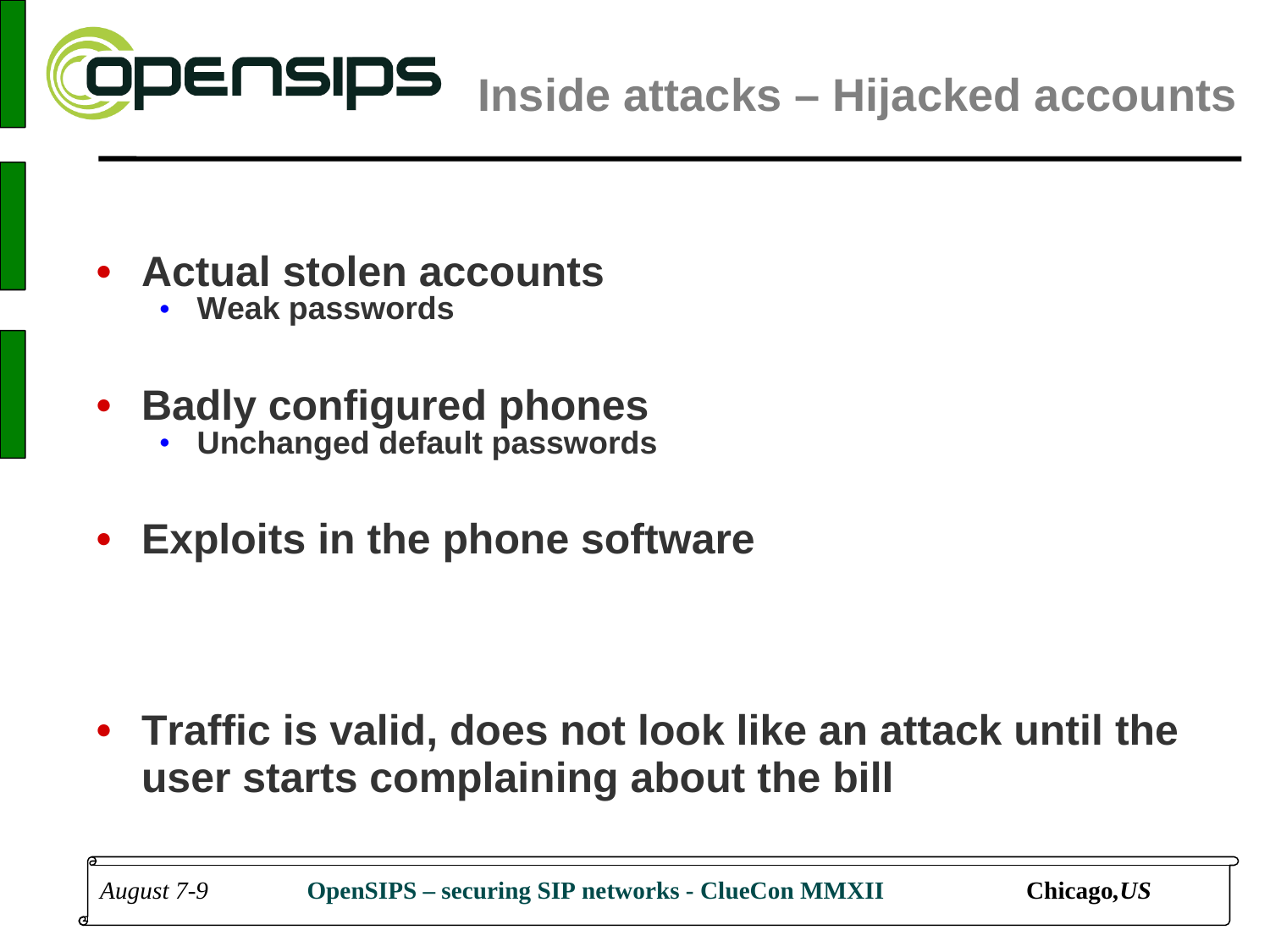

#### **Detect frauds as anomalies in user's dialing pattern.**

- **Patterns can be :**
	- **Dynamic Use AI algs**
		- **Learn from existing traffic**
		- **Apply learned patterns**
	- **Static Pre-configured by the admin**
		- **When you know the traffic pattern ( call-centers, etc )**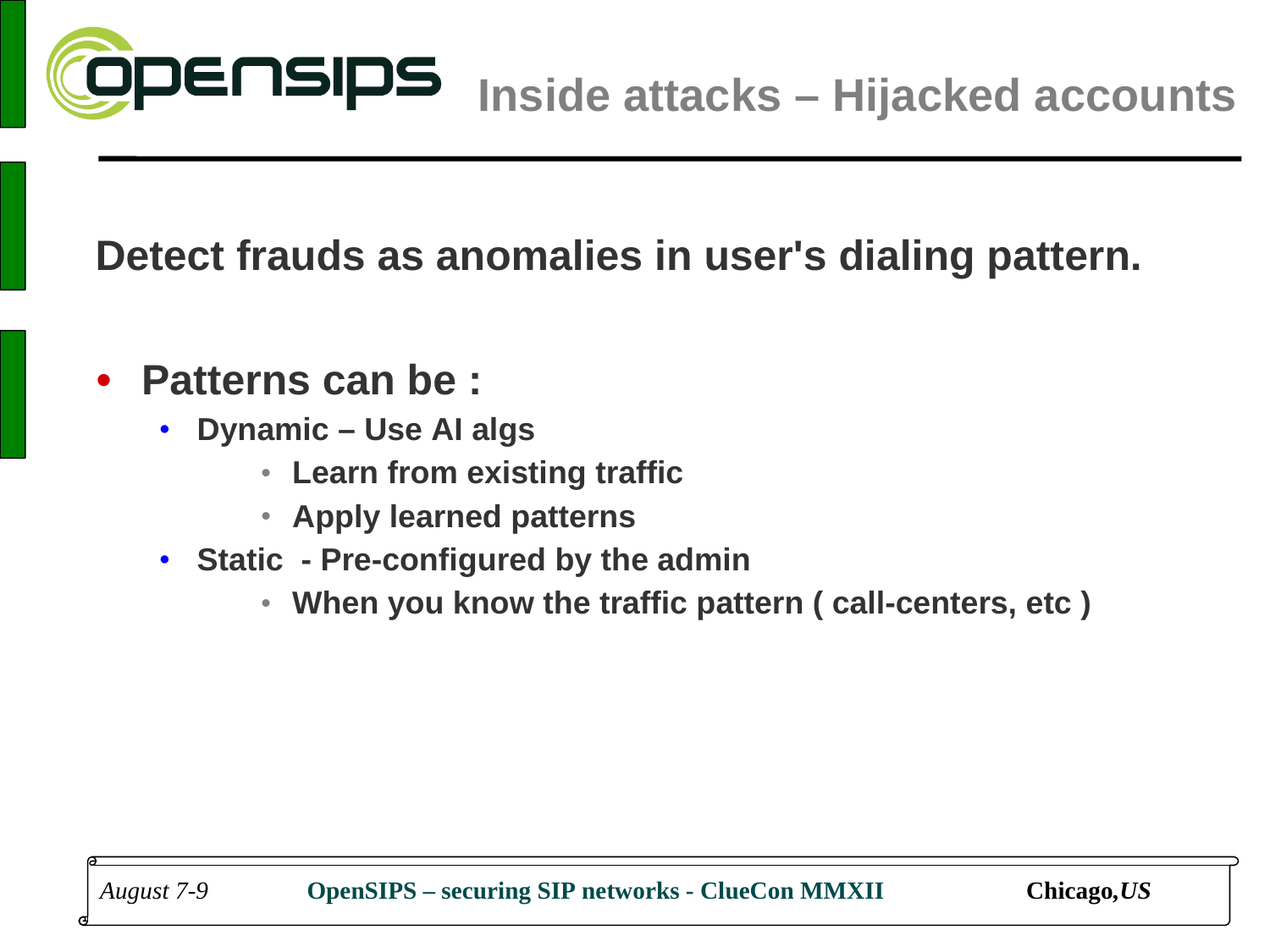

• **Pattern for the volume of the calls**

• **Pattern for the daily schedule of the calls**

• **Pattern for the usual destination zones of the calls**

o<br>O